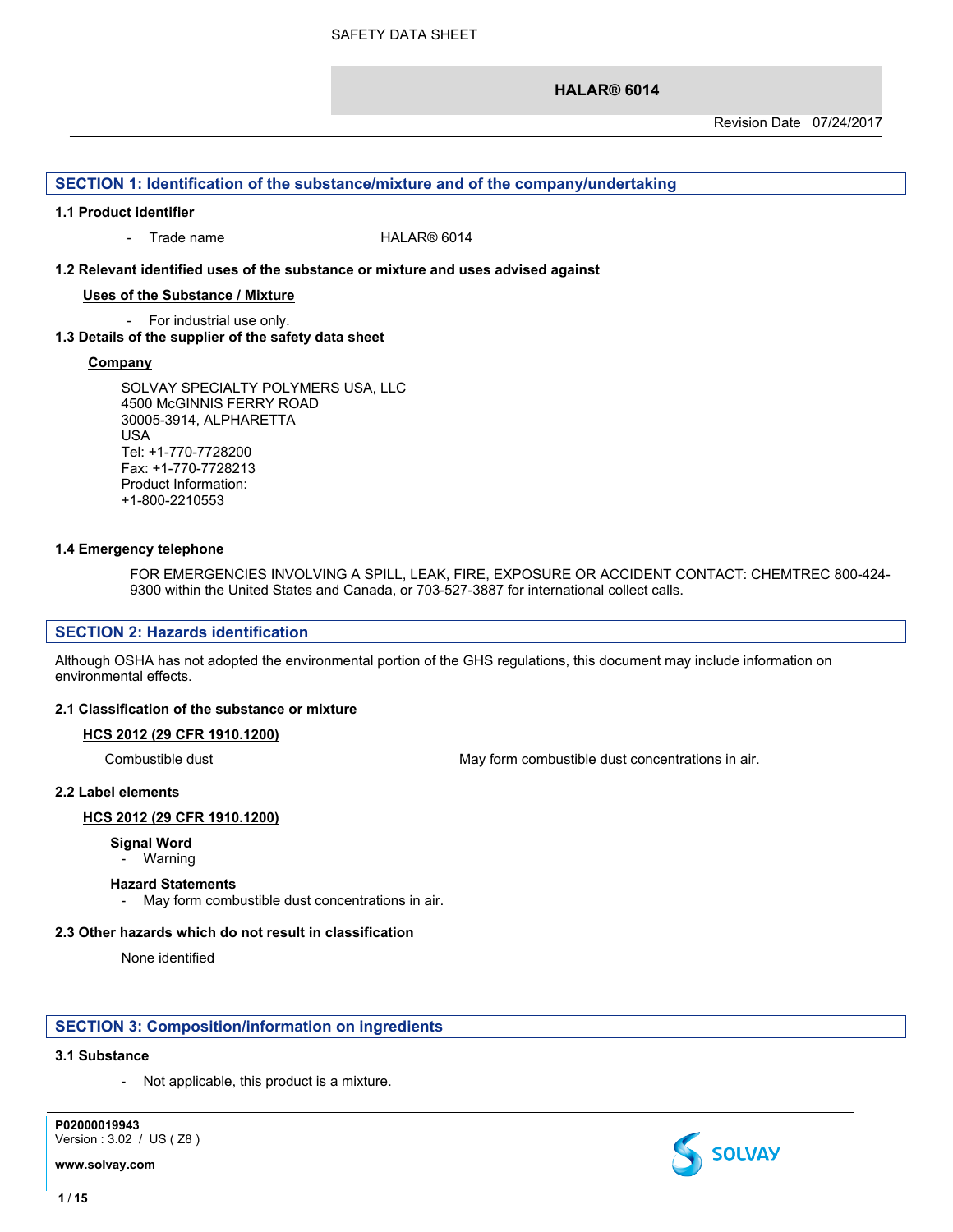#### **3.2 Mixture**

#### **Hazardous Ingredients and Impurities**

- No ingredients are hazardous.

#### **Non Hazardous Ingredients and Impurities**

| Chemical name                                                       | Identification number<br>CAS-No. | Concentration [%] |
|---------------------------------------------------------------------|----------------------------------|-------------------|
| Polymer of Ethene, Chlorotrifluoroethene and<br>Hexafluoroisobutene | 54302-04-4                       | $>= 99$           |

#### **SECTION 4: First aid measures**

#### **4.1 Description of first-aid measures**

#### **In case of inhalation**

- Remove the subject from dusty environment and let him blow his nose.

#### *Exposure to decomposition products*

- Move to fresh air.
- Oxygen or artificial respiration if needed.
- Symptoms of poisoning may develop many hours after exposure.
- Keep under medical supervision for at least 48 hours.

#### **In case of skin contact**

- Wash off with soap and water.

#### *Exposure to decomposition products*

- Wash off with soap and water.
- If fingers/finger nails are touched, even if there is no pain, dip them in a bath of 5% calcium gluconate for 15 to 20 minutes.
- Consult a physician.

# **In case of eye contact**

- In the case of contact with eyes, rinse immediately with plenty of water and seek medical advice.

#### *Exposure to decomposition products*

- Rinse immediately with plenty of water, also under the eyelids.
- Remove contact lenses.

#### **In case of ingestion**

- If large quantities of this material are swallowed, call a physician immediately.
- Never give anything by mouth to an unconscious person.

#### **4.2 Most important symptoms and effects, both acute and delayed**

#### **In case of inhalation**

#### **Effects**

- Mechanical irritation from the particulates generated by the product.
- The thermal decomposition vapors of fluorinated polymers may cause polymer fume fever with flu-like symptoms in humans, especially when smoking contaminated tobacco.

#### **Symptoms**

- **Headache**
- Shortness of breath
- Cough

#### **P02000019943**

Version : 3.02 / US ( Z8 )

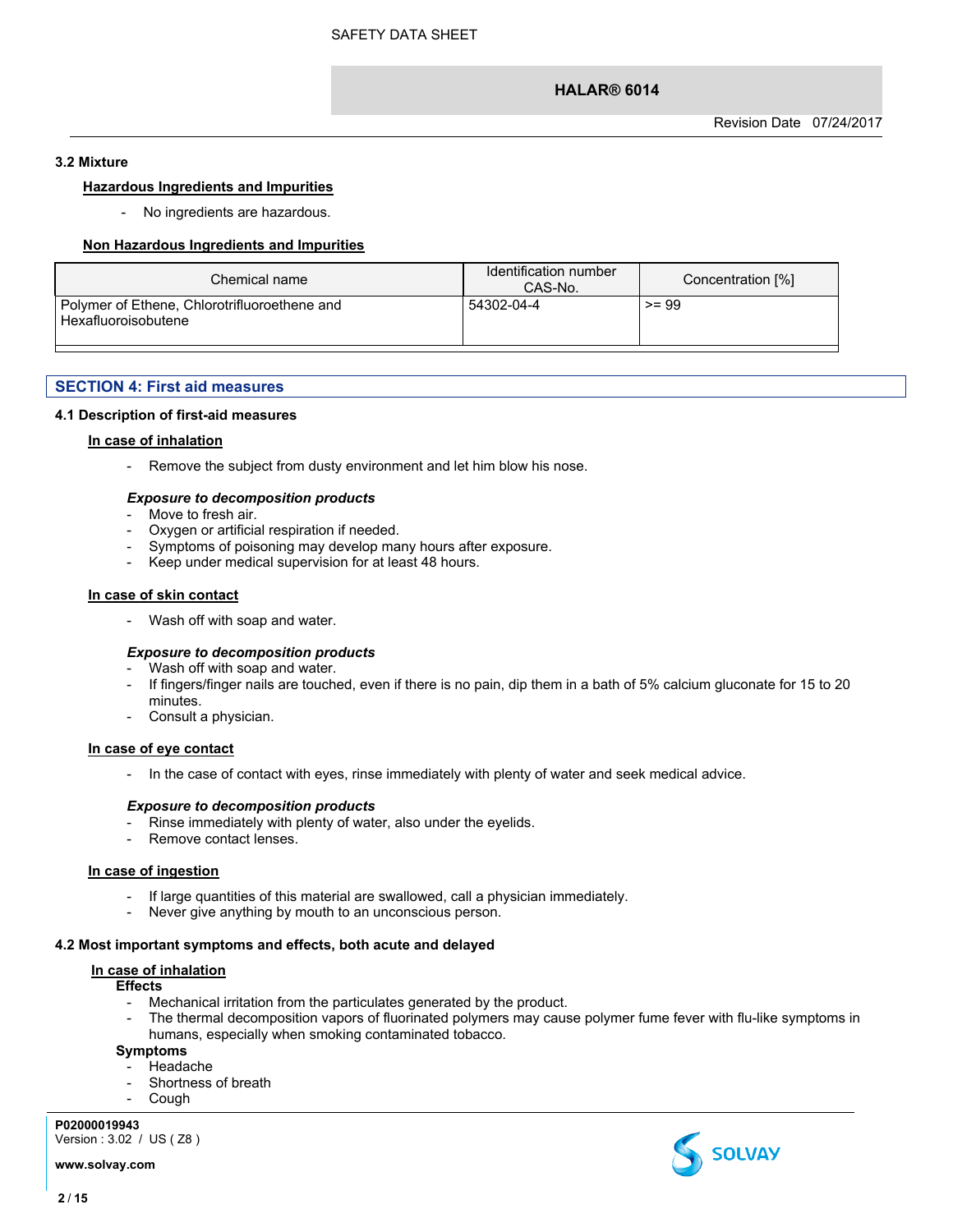# **In case of skin contact**

#### **Effects**

- Mechanical irritation from the particulates generated by the product.

#### **Symptoms**

#### *Exposure to decomposition products*

- Irritation
- **Redness**
- Burn

#### **In case of eye contact**

#### **Effects**

- Mechanical irritation from the particulates generated by the product.

#### **Symptoms**

#### *Exposure to decomposition products*

- **Irritation**
- **Redness**
- Burn

#### **In case of ingestion**

- **Effects**
	- Low ingestion hazard.

#### **4.3 Indication of any immediate medical attention and special treatment needed**

- no data available

#### **SECTION 5: Firefighting measures**

**Flash point** The product is not flammable.

**Autoignition temperature** no data available

**Flammability** / **Explosive limit** no data available

#### **5.1 Extinguishing media**

#### **Suitable extinguishing media**

- Water
- powder
- Foam
- Dry chemical
- Carbon dioxide (CO2)

#### **Unsuitable extinguishing media**

- None.

# **5.2 Special hazards arising from the substance or mixture**

# **Specific hazards during fire fighting**

- The product is not flammable.
- Not explosive
- In case of fire hazardous decomposition products may be produced such as:

# **Hazardous combustion products:**

- Gaseous hydrogen fluoride (HF).
- Fluorophosgene
- Gaseous hydrogen chloride (HCl).
- Other hazardous decomposition products may be formed.

**P02000019943**

Version : 3.02 / US ( Z8 )

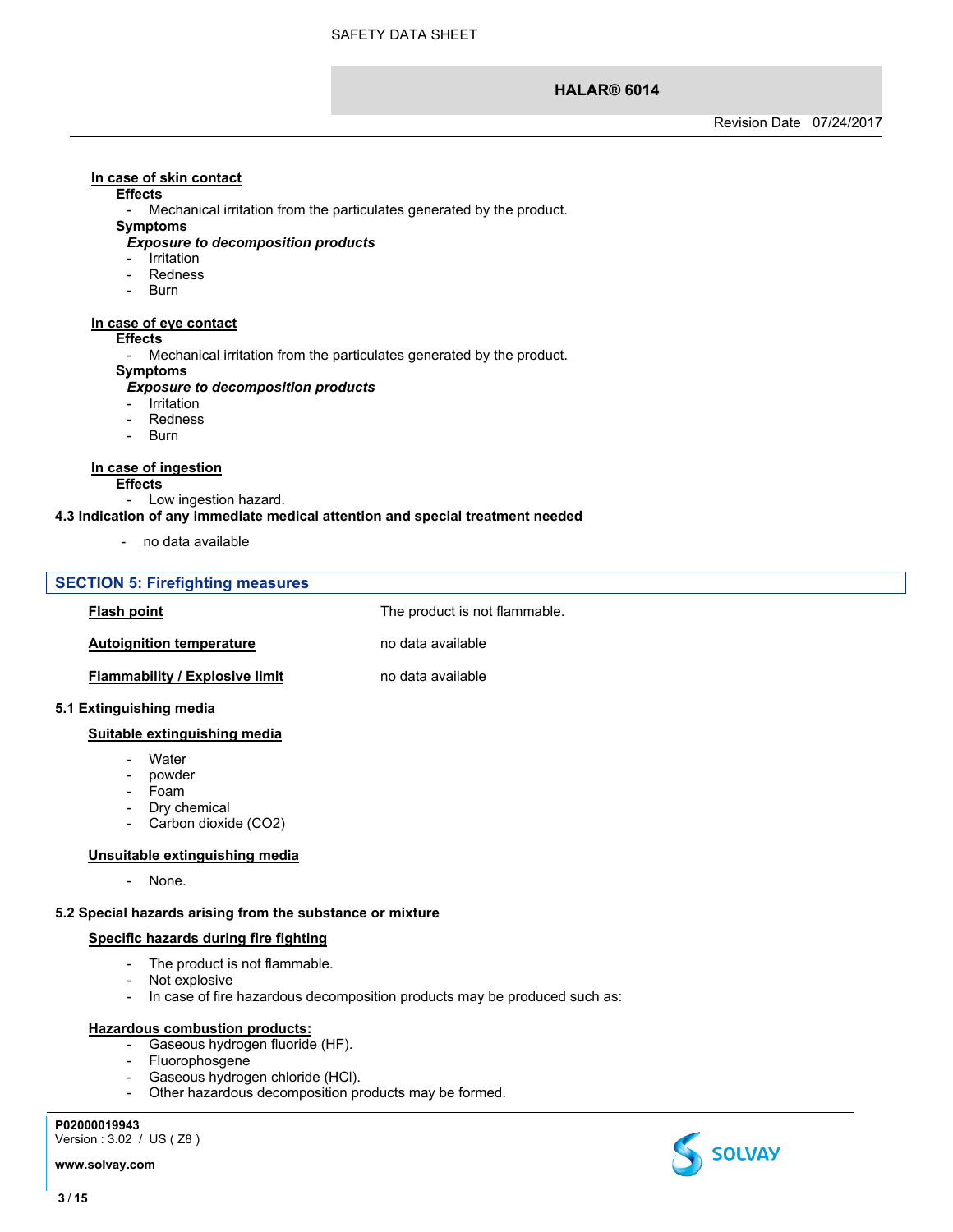#### **5.3 Advice for firefighters**

#### **Special protective equipment for fire-fighters**

- Wear self-contained breathing apparatus and protective suit.
- When intervention in close proximity wear acid resistant over suit.

#### **Further information**

- Evacuate personnel to safe areas.
- Approach from upwind.
- Protect intervention team with a water spray as they approach the fire.
- Keep containers and surroundings cool with water spray.
- Keep product and empty container away from heat and sources of ignition.

#### **SECTION 6: Accidental release measures**

#### **6.1 Personal precautions, protective equipment and emergency procedures**

#### **Advice for non-emergency personnel**

- Prevent further leakage or spillage if safe to do so.

#### **Advice for emergency responders**

- Ensure adequate ventilation.
- Avoid dust formation.
- Material can create slippery conditions.
- Sweep up to prevent slipping hazard.
- Keep away from open flames, hot surfaces and sources of ignition.

#### **6.2 Environmental precautions**

- Should not be released into the environment.
- The product should not be allowed to enter drains, water courses or the soil.
- In case of accidental release or spill, immediately notify the appropriate authorities if required by Federal, State/Provincial and local laws and regulations.

#### **6.3 Methods and materials for containment and cleaning up**

Sweep up or vacuum up spillage and collect in suitable container for disposal.

#### **6.4 Reference to other sections**

- Refer to protective measures listed in sections 7 and 8.

#### **SECTION 7: Handling and storage**

#### **7.1 Precautions for safe handling**

- Ensure adequate ventilation.
- Avoid dust formation.
- Use personal protective equipment.
- Do not contaminate tobacco products.
- Keep away from heat and sources of ignition.
- To avoid thermal decomposition, do not overheat.
- Take measures to prevent the build up of electrostatic charge.
- Clean and dry piping circuits and equipment before any operations.
- Ensure all equipment is electrically grounded before beginning transfer operations.

#### **P02000019943**

Version : 3.02 / US ( Z8 )

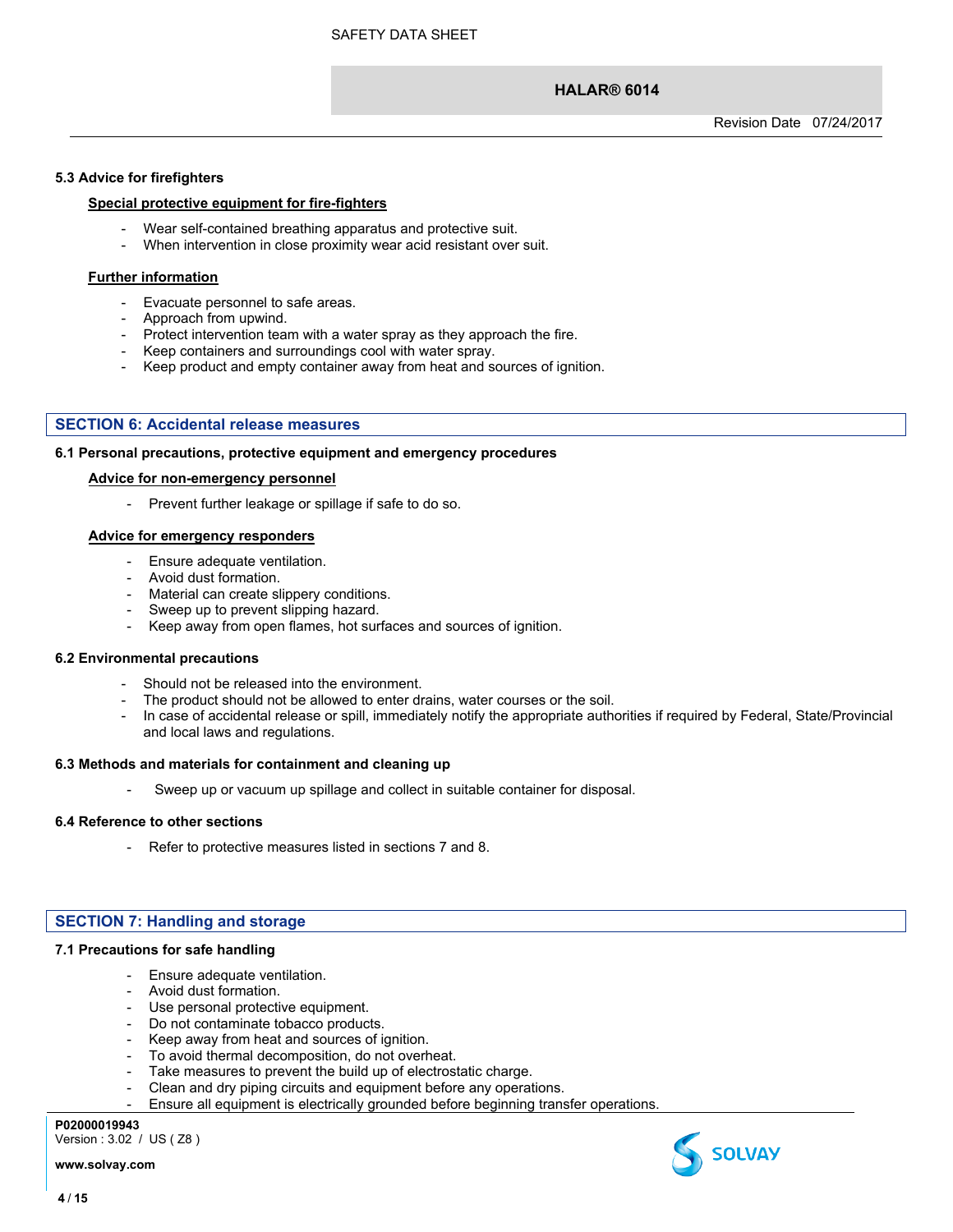# **Hygiene measures**

- Ensure that eyewash stations and safety showers are close to the workstation location.
- When using do not eat, drink or smoke.
- Wash hands before breaks and at the end of workday.
- Handle in accordance with good industrial hygiene and safety practice.

#### **7.2 Conditions for safe storage, including any incompatibilities**

#### **Technical measures/Storage conditions**

- Keep away from heat and sources of ignition.
- Keep in properly labeled containers.
- Keep away from combustible material.
- Keep away from heat/sparks/open flames/hot surfaces. No smoking.
- Keep away from incompatible products
- Provide tight electrical equipment well protected against corrosion.
- Refer to protective measures listed in sections 7 and 8.

#### **Packaging material**

#### **Suitable material**

- glass
- **Metals**
- Plastic materials.
- cardboard outer-packaging

#### **7.3 Specific end use(s)**

- Contact your supplier for additional information

#### **SECTION 8: Exposure controls/personal protection**

Introductory Remarks: These recommendations provide general guidance for handling this product. Because specific work environments and material handling practices vary, safety procedures should be developed for each intended application. Assistance with selection, use and maintenance of worker protection equipment is generally available from equipment manufacturers.

#### **8.1 Control parameters**

Contains no substances with occupational exposure limit values.

#### **Components with workplace occupational exposure limits**

| Ingredients                              | Value type | Value                        | <b>Basis</b>                                                                                                                                                                                                                                                  |
|------------------------------------------|------------|------------------------------|---------------------------------------------------------------------------------------------------------------------------------------------------------------------------------------------------------------------------------------------------------------|
| Particles not otherwise specified (PNOS) |            |                              | National Institute for Occupational Safety and<br>Health                                                                                                                                                                                                      |
|                                          |            |                              | Includes all inert or nuisance dusts, whether mineral, inorganic, not listed specifically in<br>1910.1000., See Appendix D - Substances with No Established RELs                                                                                              |
| Particles not otherwise specified (PNOS) | <b>TWA</b> | $15 \text{ mg/m}$            | Occupational Safety and Health Administration                                                                                                                                                                                                                 |
|                                          |            |                              | - Table Z-1 Limits for Air Contaminants                                                                                                                                                                                                                       |
|                                          |            | Form of exposure: total dust | All inert or nuisance dusts, whether mineral, inorganic, or organic, not listed specifically<br>by substance name are covered by the Particulates Not Otherwise Regulated (PNOR)<br>limit which is the same as the inert or nuisance dust limit of Table Z-3. |
|                                          |            |                              |                                                                                                                                                                                                                                                               |
| Particles not otherwise specified (PNOS) | <b>TWA</b> | $5 \,\mathrm{mg/m}$          | Occupational Safety and Health Administration<br>- Table Z-1 Limits for Air Contaminants                                                                                                                                                                      |



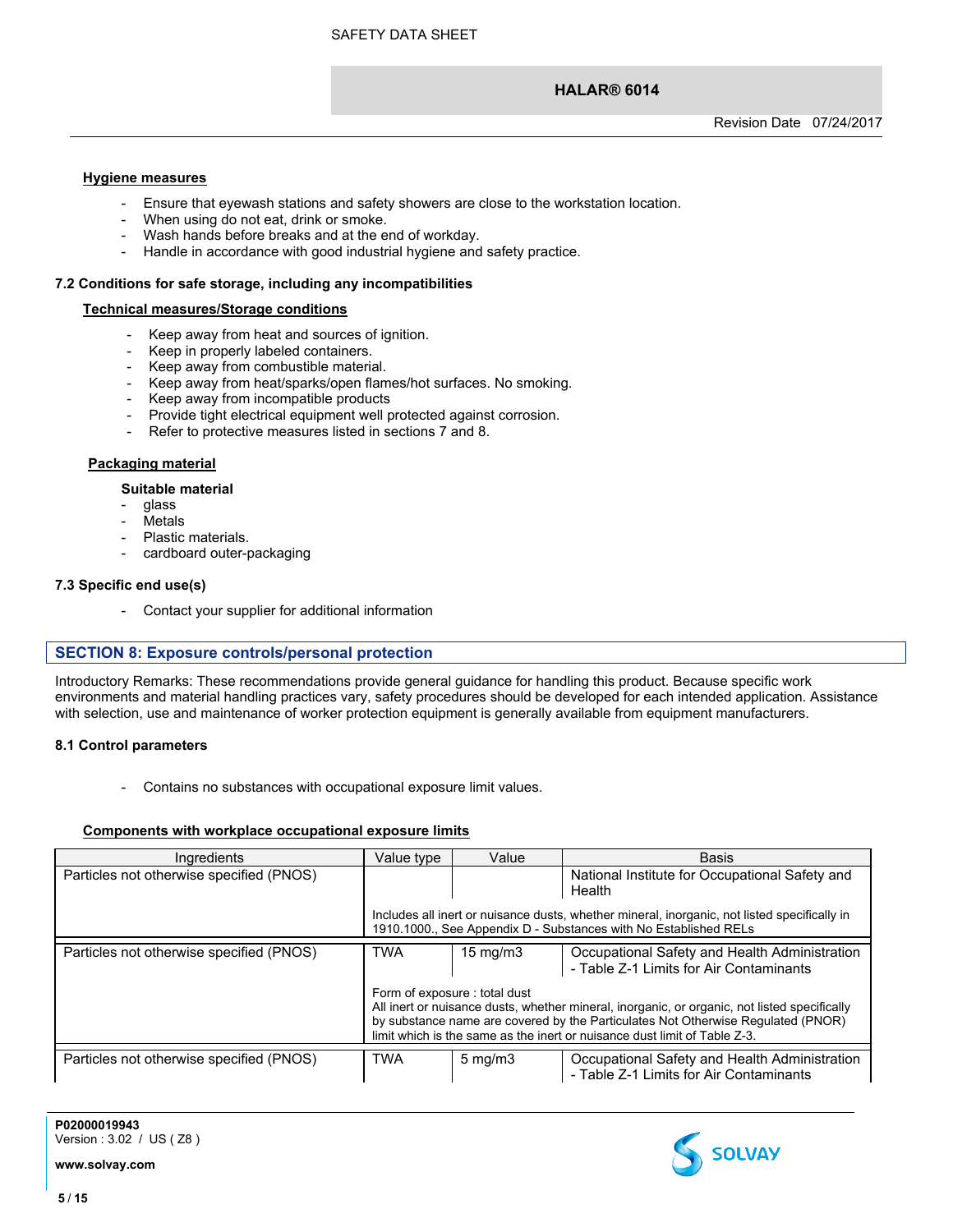|                                          | Form of exposure : respirable fraction<br>All inert or nuisance dusts, whether mineral, inorganic, or organic, not listed specifically<br>by substance name are covered by the Particulates Not Otherwise Regulated (PNOR)<br>limit which is the same as the inert or nuisance dust limit of Table Z-3. |                                                        |                                                                     |
|------------------------------------------|---------------------------------------------------------------------------------------------------------------------------------------------------------------------------------------------------------------------------------------------------------------------------------------------------------|--------------------------------------------------------|---------------------------------------------------------------------|
| Particles not otherwise specified (PNOS) | <b>TWA</b>                                                                                                                                                                                                                                                                                              | 10 mg/m $3$<br>Form of exposure : Inhalable fraction   | American Conference of Governmental<br>Industrial Hygienists        |
| Particles not otherwise specified (PNOS) | <b>TWA</b>                                                                                                                                                                                                                                                                                              | $3$ mg/m $3$<br>Form of exposure : Respirable fraction | American Conference of Governmental<br><b>Industrial Hygienists</b> |

# *Threshold limit values of by-products from thermal decomposition:*

# **Components with workplace occupational exposure limits**

| Ingredients         | Value type              | Value                                | <b>Basis</b>                                                                             |
|---------------------|-------------------------|--------------------------------------|------------------------------------------------------------------------------------------|
| Hydrofluoric acid   | <b>TWA</b>              | 3 ppm<br>$2.5$ mg/m $3$              | National Institute for Occupational Safety and<br>Health                                 |
| Hydrofluoric acid   | $\overline{\text{c}}$   | 6 ppm<br>$5$ mg/m $3$                | National Institute for Occupational Safety and<br>Health                                 |
|                     | 15 minute ceiling value |                                      |                                                                                          |
| Hydrofluoric acid   | <b>TWA</b>              | 3 ppm                                | Occupational Safety and Health Administration<br>- Table Z-2                             |
|                     | Z37.28-1969             |                                      |                                                                                          |
| Hydrofluoric acid   | <b>TWA</b>              | $0.5$ ppm                            | American Conference of Governmental<br><b>Industrial Hygienists</b>                      |
|                     | Expressed as : Fluorine | Danger of cutaneous absorption       |                                                                                          |
| Hydrofluoric acid   | $\overline{\mathsf{c}}$ | 2 ppm                                | American Conference of Governmental<br><b>Industrial Hygienists</b>                      |
|                     | Expressed as : Fluorine | Danger of cutaneous absorption       |                                                                                          |
| Hydrofluoric acid   |                         |                                      | Occupational Safety and Health Administration<br>- Table Z-1 Limits for Air Contaminants |
|                     |                         | See Table Z-2Expressed as : Fluorine |                                                                                          |
| Carbonyl difluoride | <b>TWA</b>              | 2 ppm                                | American Conference of Governmental<br><b>Industrial Hygienists</b>                      |
|                     |                         |                                      |                                                                                          |
| Carbonyl difluoride | <b>STEL</b>             | 5 ppm                                | American Conference of Governmental<br>Industrial Hygienists                             |
| Carbonyl difluoride | <b>TWA</b>              | 2 ppm                                | National Institute for Occupational Safety and                                           |
|                     |                         | $5$ mg/m $3$                         | Health                                                                                   |

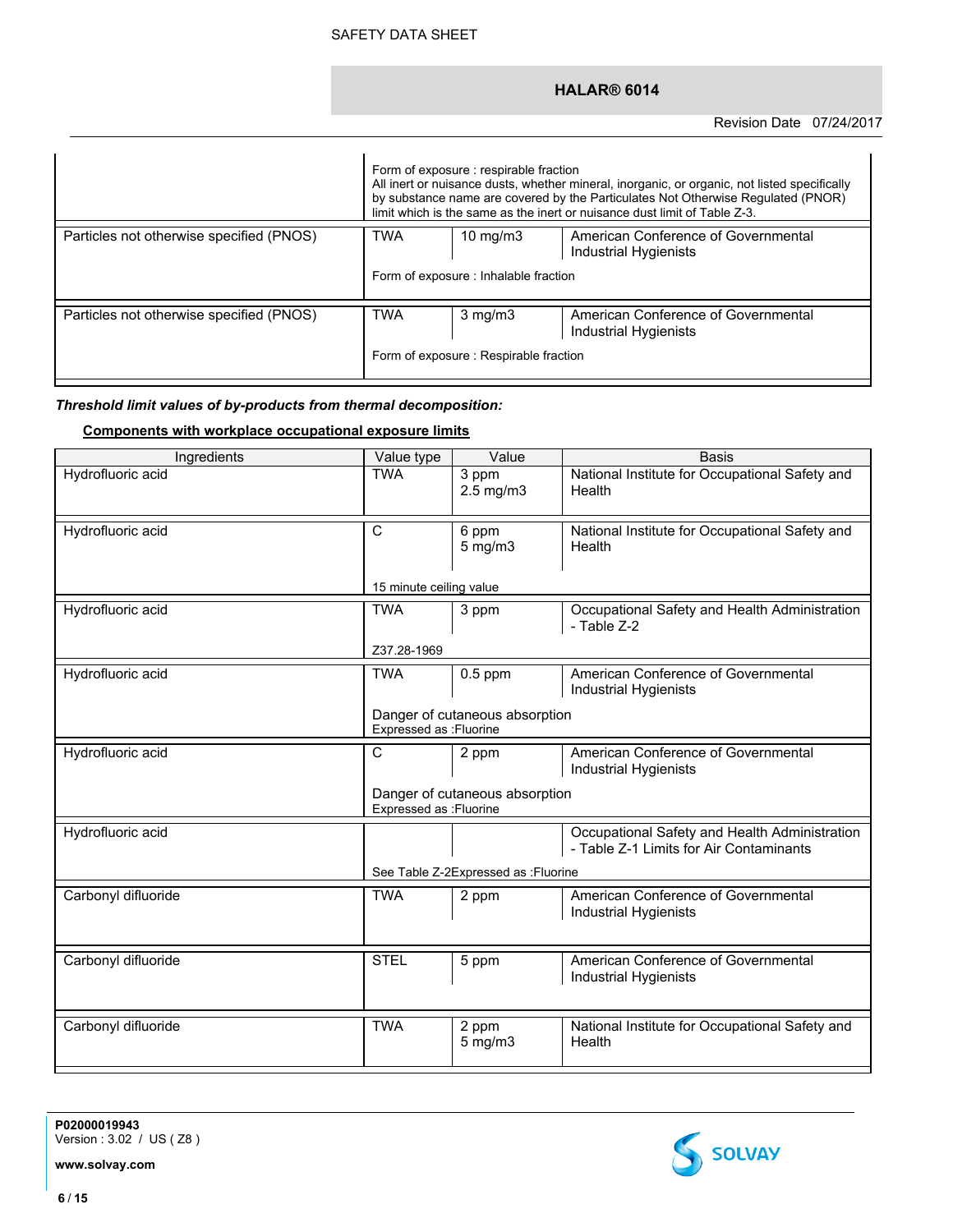| Carbonyl difluoride     | <b>ST</b>                                                                                                  | 5 ppm<br>$15 \text{ mg/m}$  | National Institute for Occupational Safety and<br>Health                                 |
|-------------------------|------------------------------------------------------------------------------------------------------------|-----------------------------|------------------------------------------------------------------------------------------|
| hydrogen chloride (gas) | С                                                                                                          | 2 ppm                       | American Conference of Governmental<br><b>Industrial Hygienists</b>                      |
| hydrogen chloride (gas) | С                                                                                                          | 5 ppm<br>$7 \text{ mg/m}$ 3 | National Institute for Occupational Safety and<br>Health                                 |
|                         | Often used in an aqueous solution.                                                                         |                             |                                                                                          |
| hydrogen chloride (gas) | С                                                                                                          | 5 ppm<br>$7 \text{ mg/m}$ 3 | Occupational Safety and Health Administration<br>- Table Z-1 Limits for Air Contaminants |
|                         | The value in mg/m3 is approximate., Ceiling limit is to be determined from breathing-<br>zone air samples. |                             |                                                                                          |

# **Biological Exposure Indices**

| Ingredients       | Value type | Value                                                                                                   | <b>Basis</b>                                                 |
|-------------------|------------|---------------------------------------------------------------------------------------------------------|--------------------------------------------------------------|
| Hydrofluoric acid | <b>BEI</b> | $2 \text{ mg/l}$<br>Fluoride<br>Urine<br>Prior to shift (16 hours<br>after exposure ceases)             | American Conference of Governmental<br>Industrial Hygienists |
| Hydrofluoric acid | <b>BEI</b> | $3 \text{ mg/l}$<br>Fluoride<br>Urine<br>End of shift (As soon as<br>possible after exposure<br>ceases) | American Conference of Governmental<br>Industrial Hygienists |



**P02000019943** Version : 3.02 / US ( Z8 )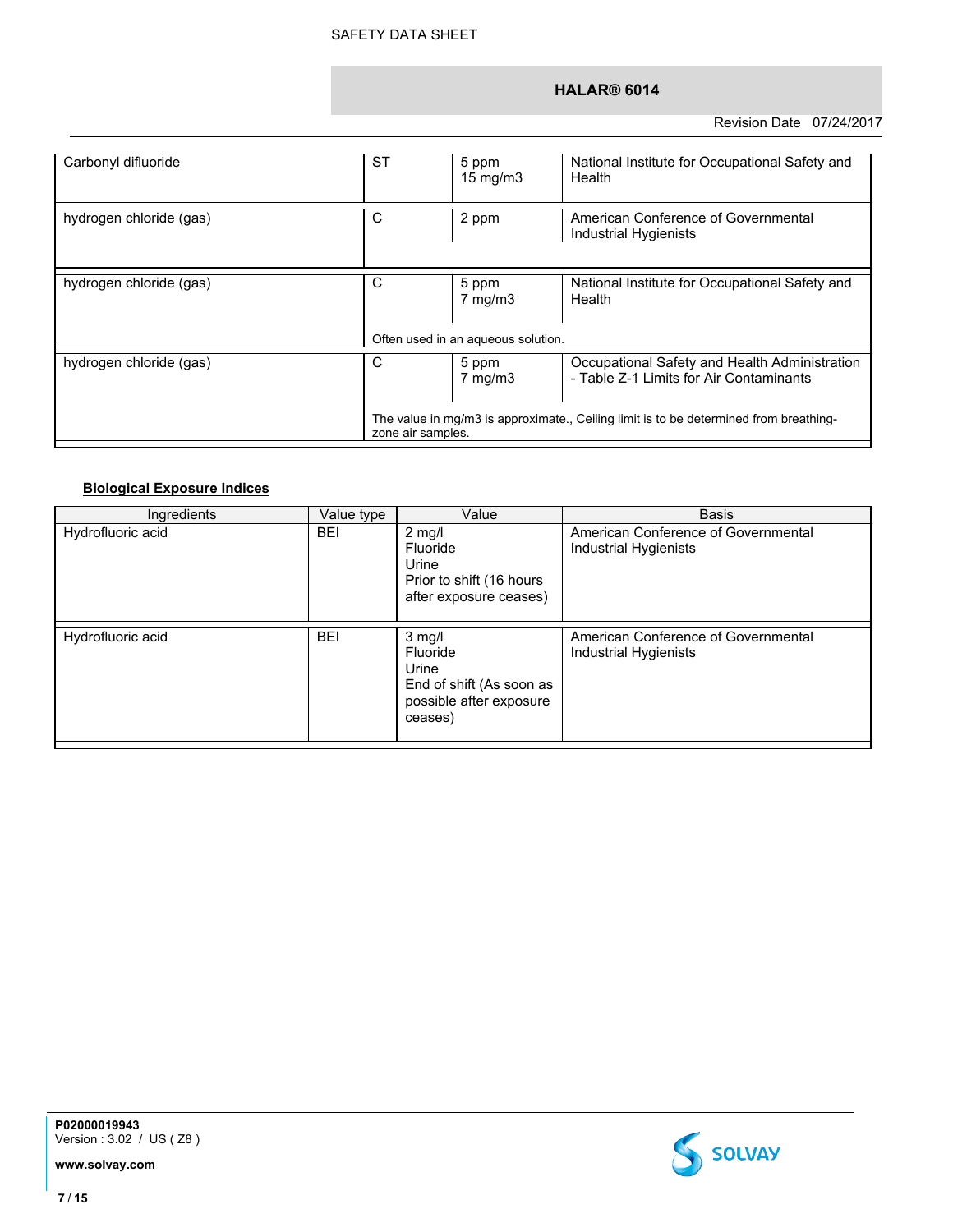#### **8.2 Exposure controls**

#### **Control measures**

#### **Engineering measures**

- Provide appropriate exhaust ventilation at machinery and at places where dust can be generated.
- Provide local ventilation appropriate to the product decomposition risk (see section 10).
- Refer to protective measures listed in sections 7 and 8.
- Apply technical measures to comply with the occupational exposure limits.
- For additional information, consult the current edition of The Guide to the Safe Handling of Fluoropolymers published by the Society of Plastics Industry, Inc. (SPI) Fluoropolymer Division.

#### **Individual protection measures**

#### **Respiratory protection**

- When workers are facing concentrations above the exposure limit they must use appropriate certified respirators.
- Use respirator when performing operations involving potential exposure to vapor of the product.
- When respirators are required, select NIOSH/MSHA approved equipment based on actual or potential airborne
- concentrations and in accordance with the appropriate regulatory standards and/or industrial recommendations. Comply with OSHA respiratory protection requirements.
- For additional information, consult the current edition of The Guide to the Safe Handling of Fluoropolymers published by the Society of Plastics Industry, Inc. (SPI) Fluoropolymer Division.

#### **Hand protection**

- Wear protective gloves.
- Protective gloves impervious chemical resistant:

#### *Suitable material*

- Nitrile rubber
- PV<sub>C</sub>
- Neoprene gloves
- butyl-rubber
- Take note of the information given by the producer concerning permeability and break through times, and of special workplace conditions (mechanical strain, duration of contact).

#### **Eye protection**

- Safety glasses with side-shields
- In case of high-temperature processing
- Tightly fitting safety goggles

#### **Skin and body protection**

- Long sleeved clothing

#### **Hygiene measures**

- Ensure that eyewash stations and safety showers are close to the workstation location.
- When using do not eat, drink or smoke.
- Wash hands before breaks and at the end of workday.
- Handle in accordance with good industrial hygiene and safety practice.



**P02000019943** Version : 3.02 / US ( Z8 )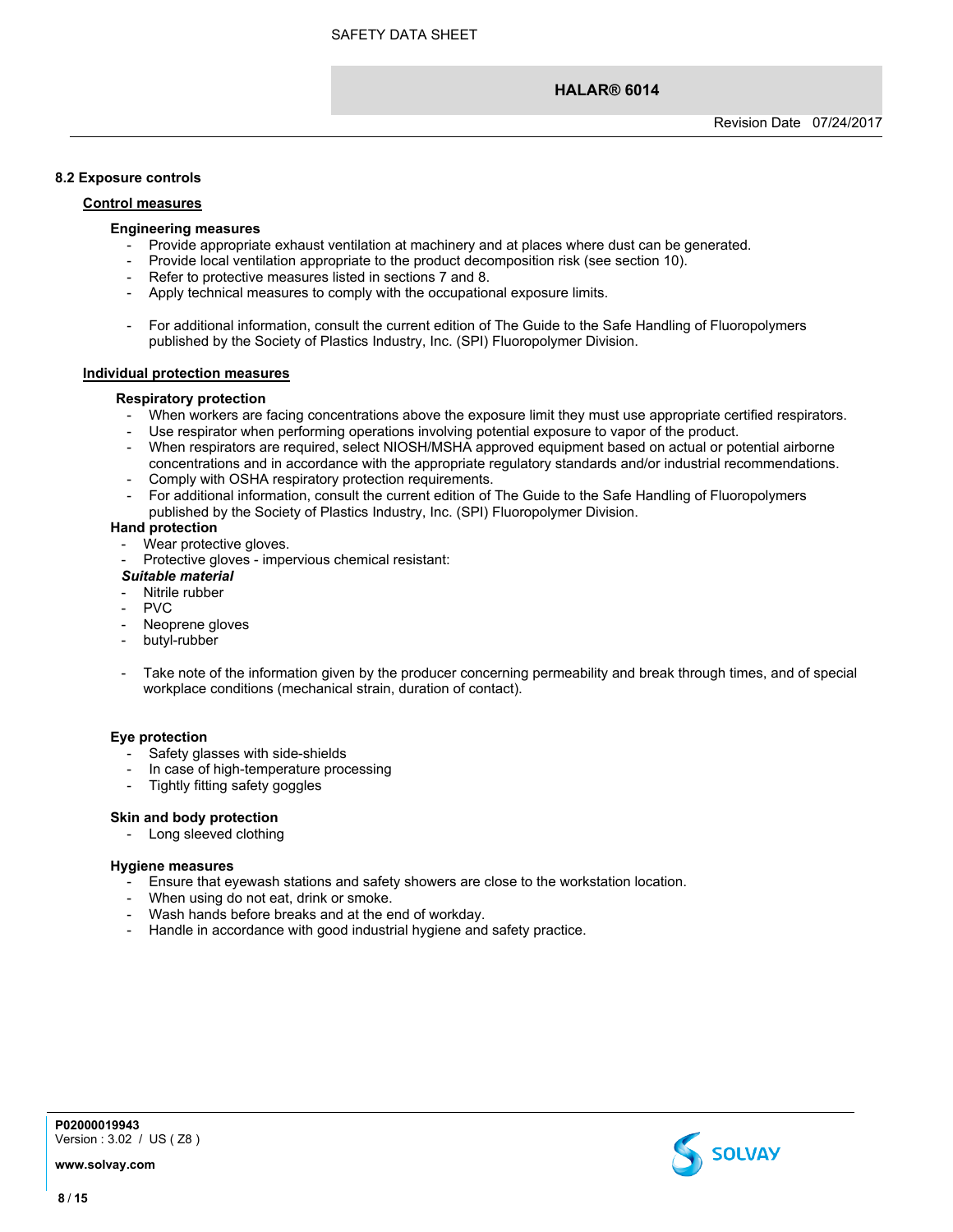# **SECTION 9: Physical and chemical properties**

Physical and Chemical properties here represent typical properties of this product. Contact the business area using the Product information phone number in Section 1 for its exact specifications.

# **9.1 Information on basic physical and chemical properties**

| Appearance                                                                                                                    | Form:<br>Physical state:<br>Color:                                                                                   | powder<br>solid<br>white                         |
|-------------------------------------------------------------------------------------------------------------------------------|----------------------------------------------------------------------------------------------------------------------|--------------------------------------------------|
| Odor                                                                                                                          | odorless                                                                                                             |                                                  |
| <b>Odor Threshold</b>                                                                                                         | no data available                                                                                                    |                                                  |
| pH                                                                                                                            | no data available                                                                                                    |                                                  |
| <b>Melting point/freezing point</b>                                                                                           |                                                                                                                      | Melting point/range: 446 - 468 °F (230 - 242 °C) |
| Initial boiling point and boiling range                                                                                       | Boiling point/boiling range: ()<br>Not applicable                                                                    |                                                  |
| <b>Flash point</b>                                                                                                            | The product is not flammable.                                                                                        |                                                  |
| <b>Evaporation rate (Butylacetate = 1)</b>                                                                                    | no data available                                                                                                    |                                                  |
| Flammability (solid, gas)                                                                                                     | The product is not flammable.                                                                                        |                                                  |
| <b>Flammability / Explosive limit</b>                                                                                         | no data available                                                                                                    | May form combustible dust concentrations in air. |
| <b>Autoignition temperature</b>                                                                                               | no data available                                                                                                    |                                                  |
| Vapor pressure                                                                                                                | no data available                                                                                                    |                                                  |
| <b>Vapor density</b>                                                                                                          | no data available                                                                                                    |                                                  |
| <b>Density</b>                                                                                                                | 1.65 - 1.71 g/cm3                                                                                                    |                                                  |
| Relative density<br><b>Solubility</b>                                                                                         | no data available<br>Water solubility:<br>insoluble                                                                  |                                                  |
| Partition coefficient: n-octanol/water<br><b>Decomposition temperature</b><br><b>Viscosity</b><br><b>Explosive properties</b> | Solubility in other solvents:<br>no data available<br>$>$ 572 °F ( $>$ 300 °C)<br>no data available<br>Not explosive | common organic solvents : insoluble              |
| <b>Oxidizing properties</b>                                                                                                   | Not considered as oxidizing.                                                                                         |                                                  |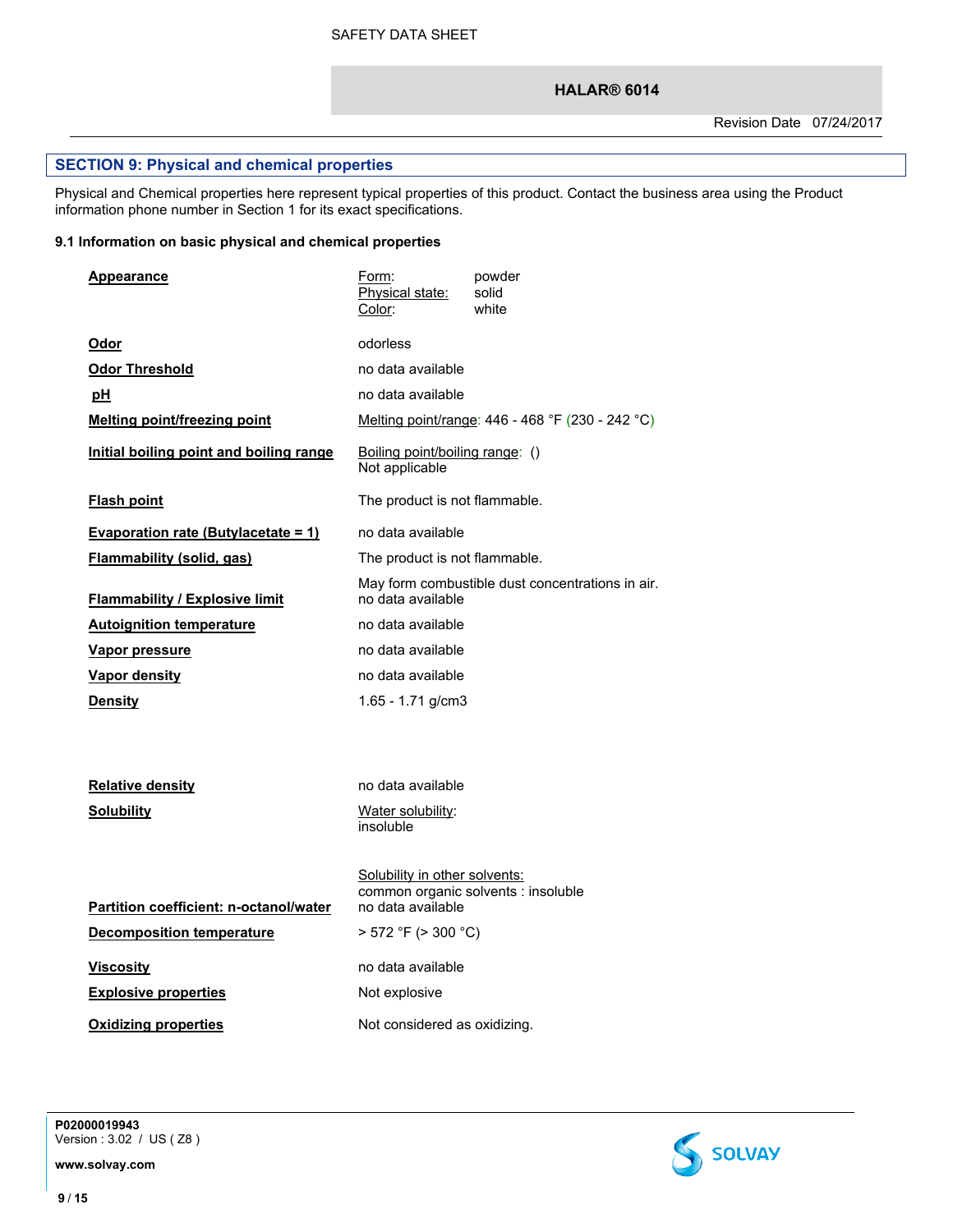#### **9.2 Other information**

no data available

# **SECTION 10: Stability and reactivity**

#### **10.1 Reactivity**

- No dangerous reaction known under conditions of normal use.

#### **10.2 Chemical stability**

- Stable under recommended storage conditions.

#### **10.3 Possibility of hazardous reactions**

- Under certain conditions, small dust-particles from the product may form flammable and explosive mixtures with the air.

#### **10.4 Conditions to avoid**

- To avoid thermal decomposition, do not overheat.
- Keep away from flames and sparks.

#### **10.5 Incompatible materials**

- Combustible material
- Flammable materials
- Alkali metals (molten form)

#### **10.6 Hazardous decomposition products**

- Gaseous hydrogen fluoride (HF).
- Fluorophosgene
- Gaseous hydrogen chloride (HCl).
- Other hazardous decomposition products may be formed.

#### **SECTION 11: Toxicological information**

#### **11.1 Information on toxicological effects**

# **Acute toxicity Acute oral toxicity no data available Acute inhalation toxicity** no data available **Acute dermal toxicity** no data available **Acute toxicity (other routes of administration)** no data available **Skin corrosion/irritation** no data available **Serious eye damage/eye irritation** no data available

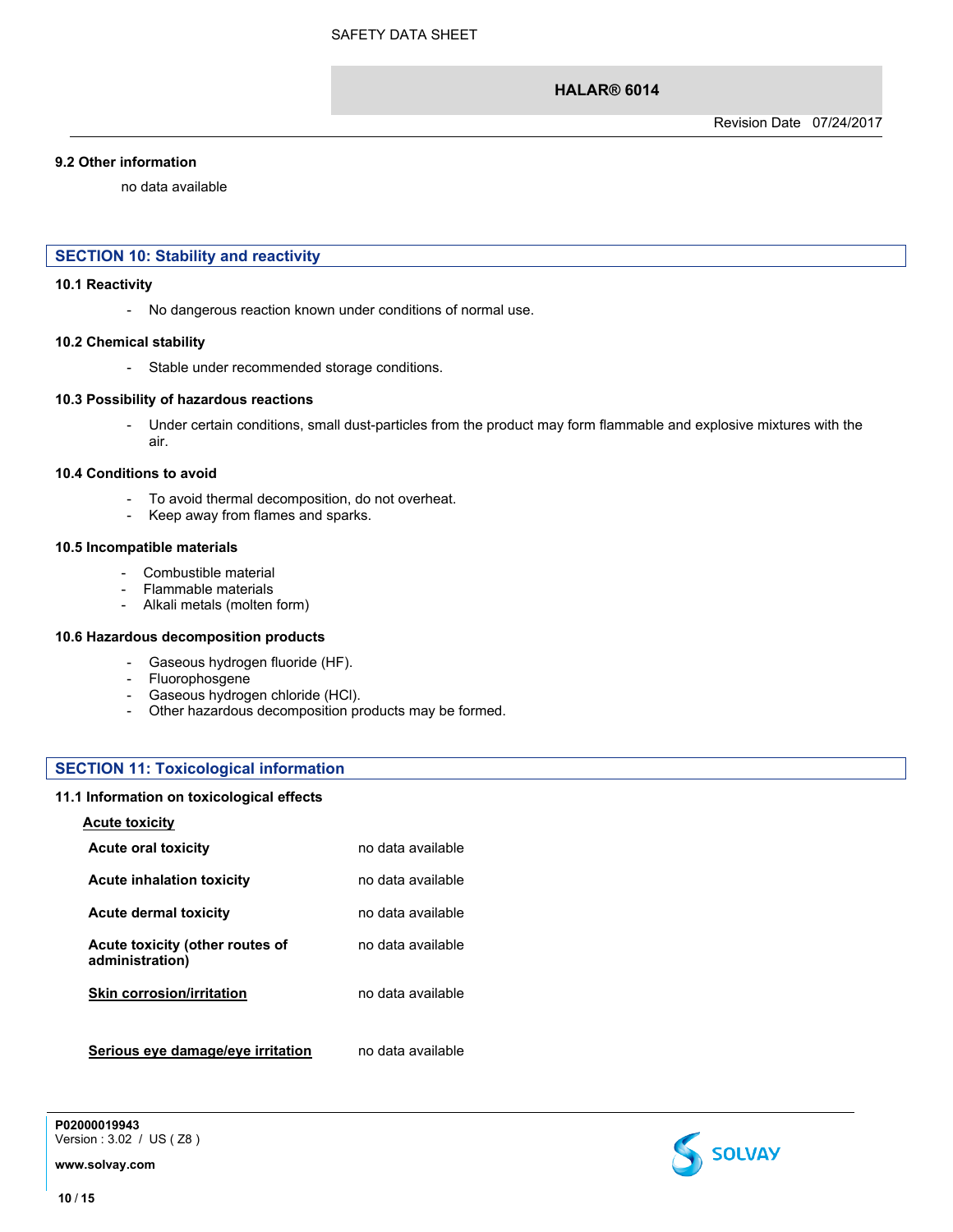| <b>Respiratory or skin sensitization</b>                 | no data available                                                                                                                                                                                                                                                                                                                                                |
|----------------------------------------------------------|------------------------------------------------------------------------------------------------------------------------------------------------------------------------------------------------------------------------------------------------------------------------------------------------------------------------------------------------------------------|
| <b>Mutagenicity</b>                                      |                                                                                                                                                                                                                                                                                                                                                                  |
| <b>Genotoxicity in vitro</b>                             | no data available                                                                                                                                                                                                                                                                                                                                                |
| <b>Genotoxicity in vivo</b>                              | no data available                                                                                                                                                                                                                                                                                                                                                |
| Carcinogenicity                                          | no data available                                                                                                                                                                                                                                                                                                                                                |
| <b>NTP</b><br><b>IARC</b><br><b>OSHA</b><br><b>ACGIH</b> | This product does not contain any ingredient designated as probable or suspected human carcinogens by:                                                                                                                                                                                                                                                           |
| <b>Toxicity for reproduction and development</b>         |                                                                                                                                                                                                                                                                                                                                                                  |
| Toxicity to reproduction / fertility                     | no data available                                                                                                                                                                                                                                                                                                                                                |
| Developmental Toxicity/Teratogenicity no data available  |                                                                                                                                                                                                                                                                                                                                                                  |
| <u>STOT</u>                                              |                                                                                                                                                                                                                                                                                                                                                                  |
| <b>STOT-single exposure</b>                              | no data available                                                                                                                                                                                                                                                                                                                                                |
| <b>STOT-repeated exposure</b>                            | no data available                                                                                                                                                                                                                                                                                                                                                |
| <b>Aspiration toxicity</b>                               | no data available                                                                                                                                                                                                                                                                                                                                                |
| <b>Further information</b>                               | Description of possible hazardous to health effects is based on experience and/or<br>toxicological characteristics of several ingredients.<br>Product dust may be irritating to eyes, skin and respiratory system.                                                                                                                                               |
|                                                          | The thermal decomposition vapors of fluorinated polymers may cause polymer<br>fume fever with flu-like symptoms in humans, especially when smoking<br>contaminated tobacco.<br>Thermal decomposition can lead to release of toxic and corrosive gases.<br>The exposure to decomposition products causes severe irritation of eyes, skin<br>and mucous membranes. |

| <b>SECTION 12: Ecological information</b>                     |                   |               |
|---------------------------------------------------------------|-------------------|---------------|
| 12.1 Toxicity                                                 |                   |               |
| <b>Aquatic Compartment</b><br>Acute toxicity to fish          | no data available |               |
| Acute toxicity to daphnia and other<br>aquatic invertebrates. | no data available |               |
| P02000019943<br>Version: 3.02 / US (Z8)<br>www.solvay.com     |                   | <b>SOLVAY</b> |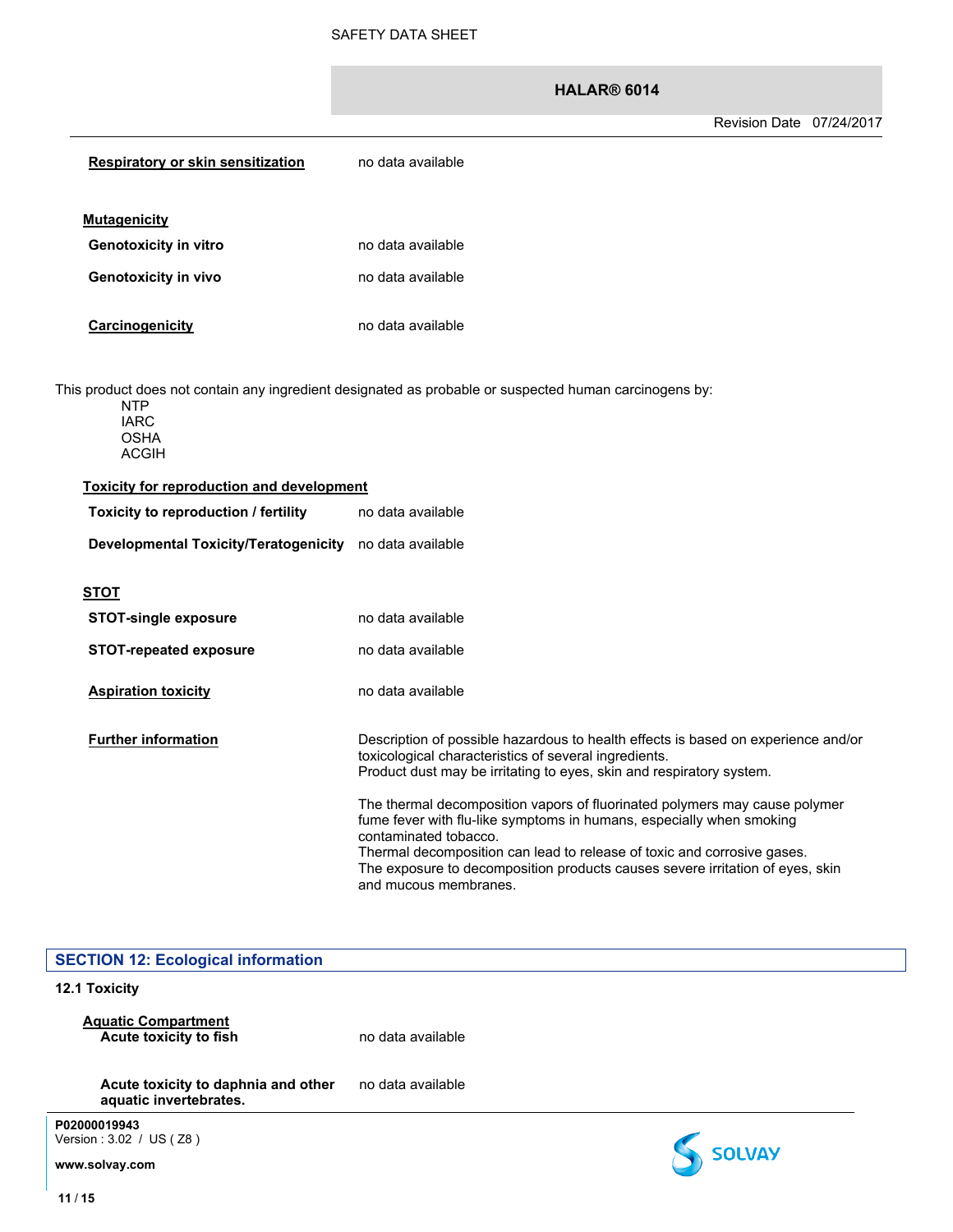| <b>Toxicity to aquatic plants</b>                               | no data available |  |
|-----------------------------------------------------------------|-------------------|--|
| <b>Toxicity to microorganisms</b>                               | no data available |  |
| <b>Chronic toxicity to fish</b>                                 | no data available |  |
| Chronic toxicity to daphnia and<br>other aquatic invertebrates. | no data available |  |
| <b>Chronic Toxicity to aquatic plants</b>                       | no data available |  |
| 12.2 Persistence and degradability                              |                   |  |
| <b>Abiotic degradation</b>                                      | no data available |  |
| Physical- and photo-chemical<br>elimination                     | no data available |  |
| <b>Biodegradation</b>                                           | no data available |  |
| 12.3 Bioaccumulative potential                                  |                   |  |
| Partition coefficient: n-octanol/water                          | no data available |  |
| <b>Bioconcentration factor (BCF)</b>                            | no data available |  |
| 12.4 Mobility in soil                                           |                   |  |
| <b>Adsorption potential (Koc)</b>                               | no data available |  |
| Known distribution to environmental<br>compartments             | no data available |  |
| 12.5 Results of PBT and vPvB assessment                         | no data available |  |
| 12.6 Other adverse effects                                      | no data available |  |

Remarks **Remarks** Ecological injuries are not known or expected under normal use.

# **SECTION 13: Disposal considerations**

# **13.1 Waste treatment methods**

**P02000019943** Version : 3.02 / US ( Z8 )

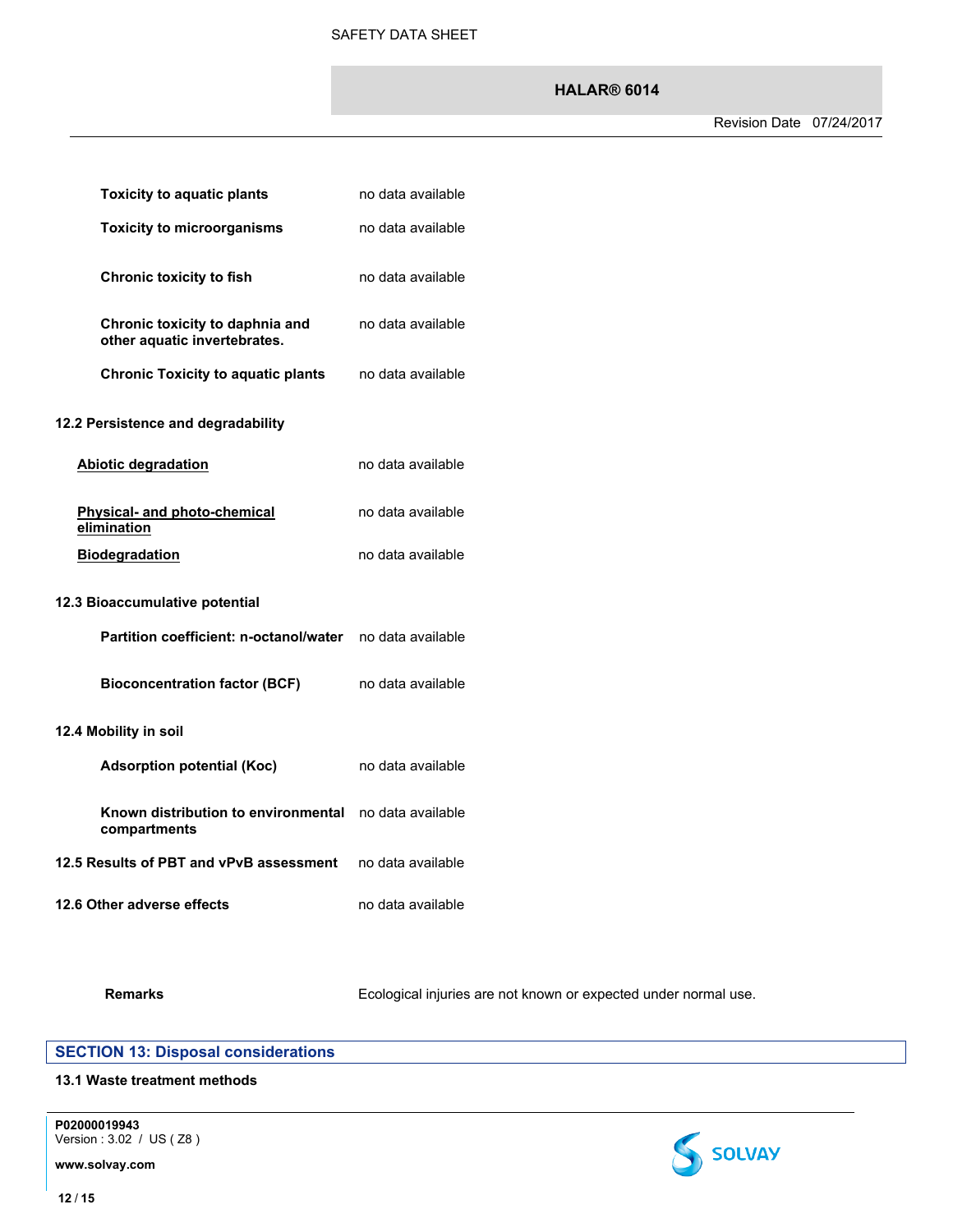### **Product Disposal**

- Do not dump into any sewers, on the ground, or into any body of water. All disposal methods must be in compliance with all Federal, State/Provincial and local laws and regulations. Regulations may vary in different locations.
- Waste characterizations and compliance with applicable laws and regulations are the responsibility of the waste generator.
- Can be incinerated, when in compliance with local regulations.
- The incinerator must be equipped with a system for the neutralization or recovery of HF.

#### **Advice on cleaning and disposal of packaging**

- Empty containers can be landfilled, when in accordance with the local regulations.

# **SECTION 14: Transport information**

#### **DOT** not regulated

**TDG** not regulated

# **NOM**

not regulated

# **IMDG**

not regulated

### **IATA**

not regulated

Note: The above regulatory prescriptions are those valid on the date of publication of this sheet. Given the possible evolution of transportation regulations for hazardous materials, it would be advisable to check their validity with your sales office.



**P02000019943** Version : 3.02 / US ( Z8 )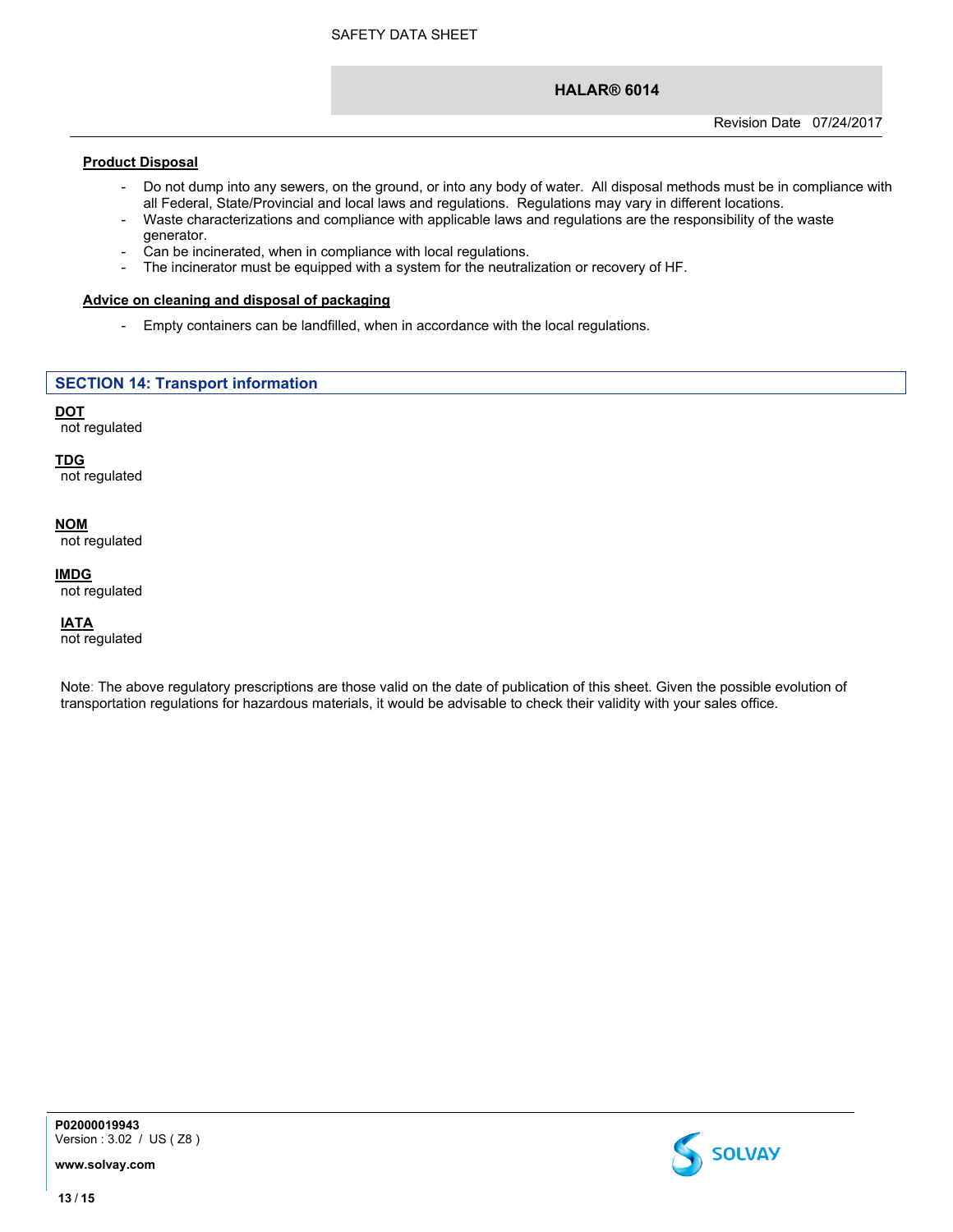Revision Date 07/24/2017

# **SECTION 15: Regulatory information**

#### **15.1 Notification status**

| <b>Inventory Information</b>                                                     | <b>Status</b>                             |
|----------------------------------------------------------------------------------|-------------------------------------------|
| United States TSCA Inventory                                                     | Listed on Inventory                       |
| Canadian Domestic Substances List (DSL)                                          | One or more components not listed on      |
|                                                                                  | inventory                                 |
| Canadian Non-Domestic Substances List (NDSL)                                     | In compliance with the inventory          |
| Australia Inventory of Chemical Substances (AICS)                                | Listed on Inventory                       |
| Korea. Korean Existing Chemicals Inventory (KECI)                                | Listed on Inventory                       |
| China. Inventory of Existing Chemical Substances in China (IECSC)                | Listed on Inventory                       |
| Japan. ISHL - Inventory of Chemical Substances                                   | Listed on Inventory                       |
| Japan. CSCL - Inventory of Existing and New Chemical Substances                  | Listed on Inventory                       |
| Philippines Inventory of Chemicals and Chemical Substances (PICCS)               | One or more components not listed on      |
|                                                                                  | inventory                                 |
| New Zealand. Inventory of Chemical Substances                                    | Listed on Inventory                       |
| Taiwan. Chemical Substance Inventory (TCSI)                                      | Listed on Inventory                       |
| EU. European Registration, Evaluation, Authorisation and Restriction of Chemical | If product is purchased from Solvay in    |
| (REACH)                                                                          | Europe it is in compliance with REACH, if |
|                                                                                  | not please contact the supplier.          |

#### **15.2 Federal Regulations**

# **US. EPA EPCRA SARA Title III**

#### **Section 313 Toxic Chemicals (40 CFR 372.65)**

This material does not contain any chemical components with known CAS numbers that exceed the threshold (De Minimis) reporting levels established by SARA Title III, Section 313.

#### **Section 302 Emergency Planning Extremely Hazardous Substance Threshold Planning Quantity (40 CFR 355)** No chemicals in this material are subject to the reporting requirements of SARA Title III, Section 302.

#### **Section 302 Emergency Planning Extremely Hazardous Substance Reportable Quantity (40 CFR 355)** This material does not contain any components with a SARA 302 RQ.

# **Section 304 Emergency Release Notification Reportable Quantity (40 CFR 355)**

This material does not contain any components with a section 304 EHS RQ.

#### **US. EPA CERCLA Hazardous Substances and Reportable Quantities (40 CFR 302.4)**

This material does not contain any components with a CERCLA RQ.

#### **15.3 State Regulations**

#### **US. California Safe Drinking Water & Toxic Enforcement Act (Proposition 65)**

This product does not contain any chemicals known to the State of California to cause cancer, birth, or any other reproductive defects.

**SECTION 16: Other information**



**P02000019943** Version : 3.02 / US ( Z8 )